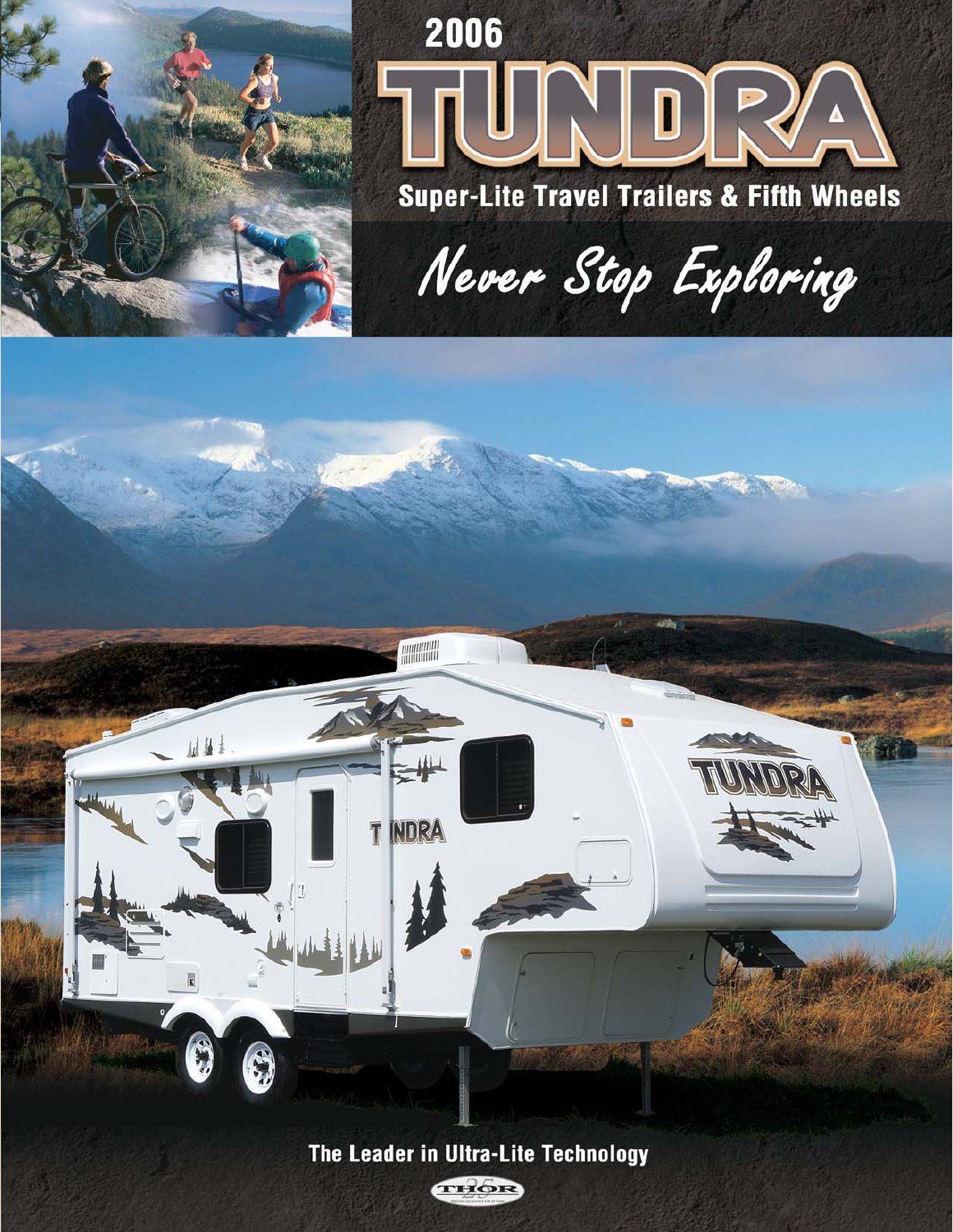# NDR TU **2006 SUPER-LITE TRAVEL TRAILERS**



**26RL-DSL**



**30RL-DSL**



**27FB-DSL**



**31BH-DSL**

**TV WARDROBE**

> **74" X 28" BUNK BED PANTRY DOUBLE BED OVERHEAD**

**OHC REFER SHOWER** 

**FLUSH FLOOR SLIDE-OUT**

**DINETTE**

**PAC-N-PLAY OPT.**

**OHC OHC**

**SOFA BED**

**31BK-DSL** *(available with Pac-n-Play storage option)*



**27FK-DSL**





**W/SKYLIGHT**

**ENT. CENTER OHC**

**SC**

**OHC**

**SC STORAGE PLUS TV**

**60" X 74" QUEEN BED**

**HAMPER**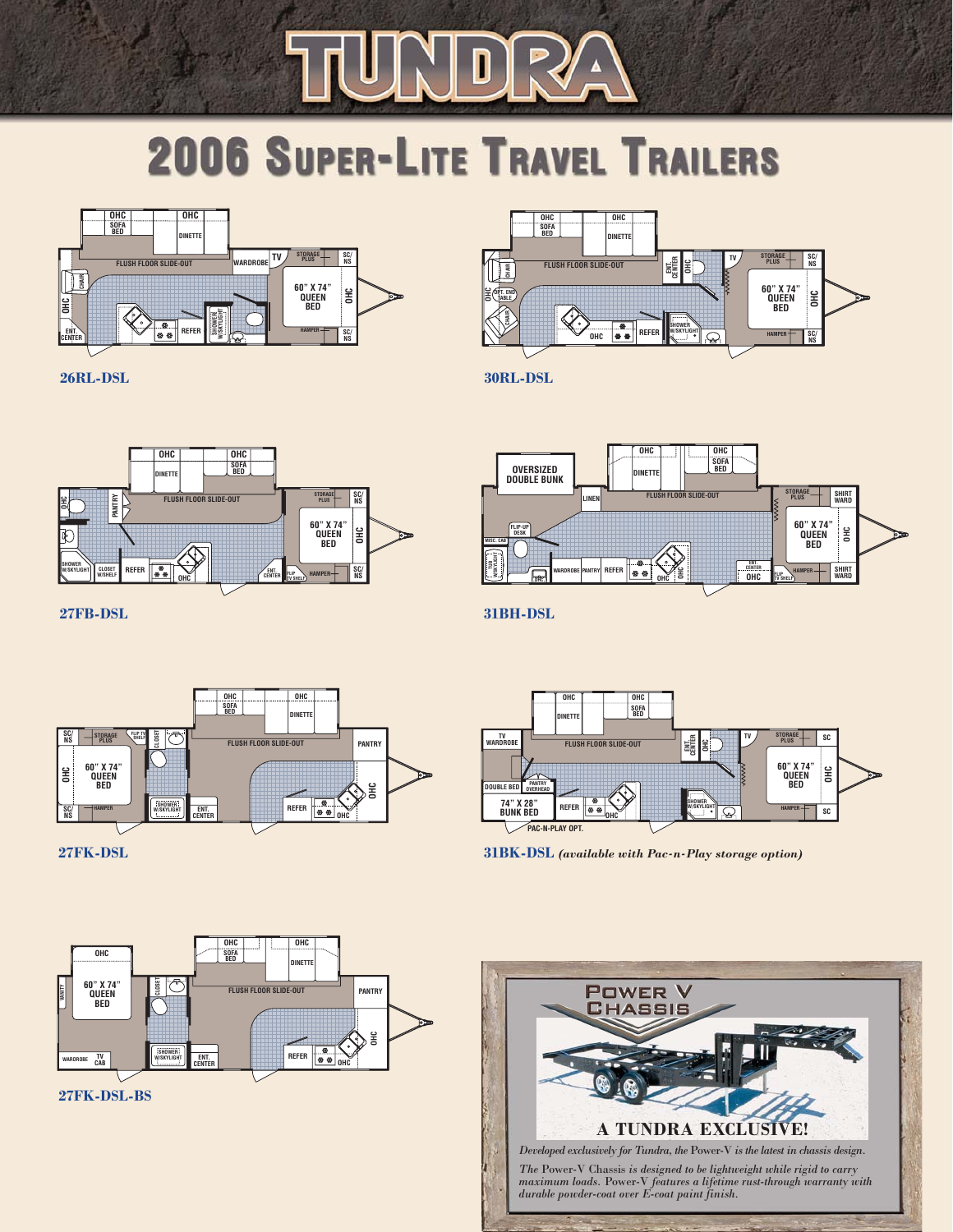**Tundra's Super-Lite construction means larger floorplans** that weigh 1000-1500 lbs. less than the competetion!

# **2006 SUPER-LITE FIFTH WHEELS**



**19FT-M5** *(Tent option available)*

Vehicle Weight



**24BH-M5** *(available with Pac-n-Play storage option)* **24RL-M5**

**FIFTH WHEELS 19FT-M5 24BH-M5 24CK-M5 24RL-M5 27RL-M5** \*Axle Weight 3988 4970 4578 4973 5628 \*Dry Hitch Weight 833 1119 957 983 1275 \*Unloaded 4672 6089 5536 5956 6903

GVWR 6240 8400 8400 8400 8400 Cargo Capacity 1568 2311 2864 2444 1497 Exterior Length 22'9" 30'3" 25'3" 26'11" 31'1" Exterior Width 8' 8' 8' 8' 8' 8' Exterior Height w/A/C 10'6" 12'1" 12'1" 12'1" 12'1" Fresh Water Tank  $46 \t 46 \t 46 \t 46 \t 46$ Grey Water Tank 34 34 34 34 34 68 Black Water Tank 22 34 34 34 22 Tire Size ST205/ ST205/ ST205/ ST205/ ST205/ ST205/

Furnace Size 30,000 30,000 30,000 30,000 30,000



**24CK-M5**





Carpet

Vinyl

#### **27RL-M5**

**Vehicle loading** – Every effort has been made to provide the greatest number of options for the recreation vehicle owner. Along with these choices comes the responsibility to manage the loads that are imposed by the choices that they remain within the manufacturer's specified chassis weight limits. Do not overload the recreation vehicle. Net carrying capacity (NCC) is determined by subtracting unloaded vehicle weight (UVW) from gross vehicle weight (GVWR) and includes fluids, options and cargo. Liquid capacities and weights are approximations only. **Warning** – This information is intended as a guide only. Weights of individual vehicles may vary. Consult your owner's manual for complete loading, weighing and towing instructions.

**\*Axle weight, UVW and Dry Hitch Weight** are base weights of units without options. Each unit includes a weight label which lists specific weight information for that unit.

| <b>TRAVEL TRAILERS</b>      | 26RL-DSL           | 27FB-DSL           | 27FK-DSL           | 27FK-DSL-BS                     | 30RL-SL                | 31BH-DSL           | 31BK-DSL           |
|-----------------------------|--------------------|--------------------|--------------------|---------------------------------|------------------------|--------------------|--------------------|
| *Axle Weight                | 4700               | 4828               | 4898               | 5448                            | 5224                   | 5336               | 5338               |
| *Dry Hitch Weight           | 525                | 683                | 837                | 705                             | 715                    | 919                | 861                |
| *Unloaded<br>Vehicle Weight | 5236               | 5512               | 5736               | 6154                            | 5940                   | 6256               | 6200               |
| <b>GVWR</b>                 | 7700               | 7700               | 7700               | 7700                            | 7700                   | 7700               | 7700               |
| Cargo Capacity              | 2464               | 2188               | 1964               | 1546                            | 1760                   | 1444               | 1500               |
| <b>Exterior Length</b>      | 29'9''             | 29'9''             | 32'9''             | 32'9''                          | $32^{\circ}11^{\circ}$ | 35'1''             | 35'1''             |
| <b>Exterior Width</b>       | $8^{\circ}$        | $8^{\circ}$        | $8^{\circ}$        | $8^{\circ}$                     | $8^{\circ}$            | $R^{\circ}$        | $8^{\circ}$        |
| Exterior Height w/A/C       | 10'8"              | 10'8"              | 10'8"              | 10'8"                           | 10'8"                  | 10'8"              | 10'8"              |
| <b>Fresh Water Tank</b>     | 46                 | 46                 | 46                 | 46                              | 46                     | 46                 | 46                 |
| <b>Grey Water Tank</b>      | 34                 | 34                 | 68                 | 68                              | 34                     | 34                 | 68                 |
| <b>Black Water Tank</b>     | 34                 | 34                 | 34                 | 34                              | 34                     | 34                 | 34                 |
| <b>Tire Size</b>            | ST205/<br>75R15(C) | ST205/<br>75R15(C) | ST205/<br>75R15(D) | ST <sub>205</sub> /<br>75R15(D) | ST205/<br>75D15(C)     | ST205/<br>75D15(C) | ST205/<br>75R15(C) |
| <b>Furnace Size</b>         | 30,000             | 30,000             | 30,000             | 30,000                          | 30,000                 | 30,000             | 30,000             |

75R15(C) 75R15(C) 75R15(C) 75R15(C) 75R15(C)